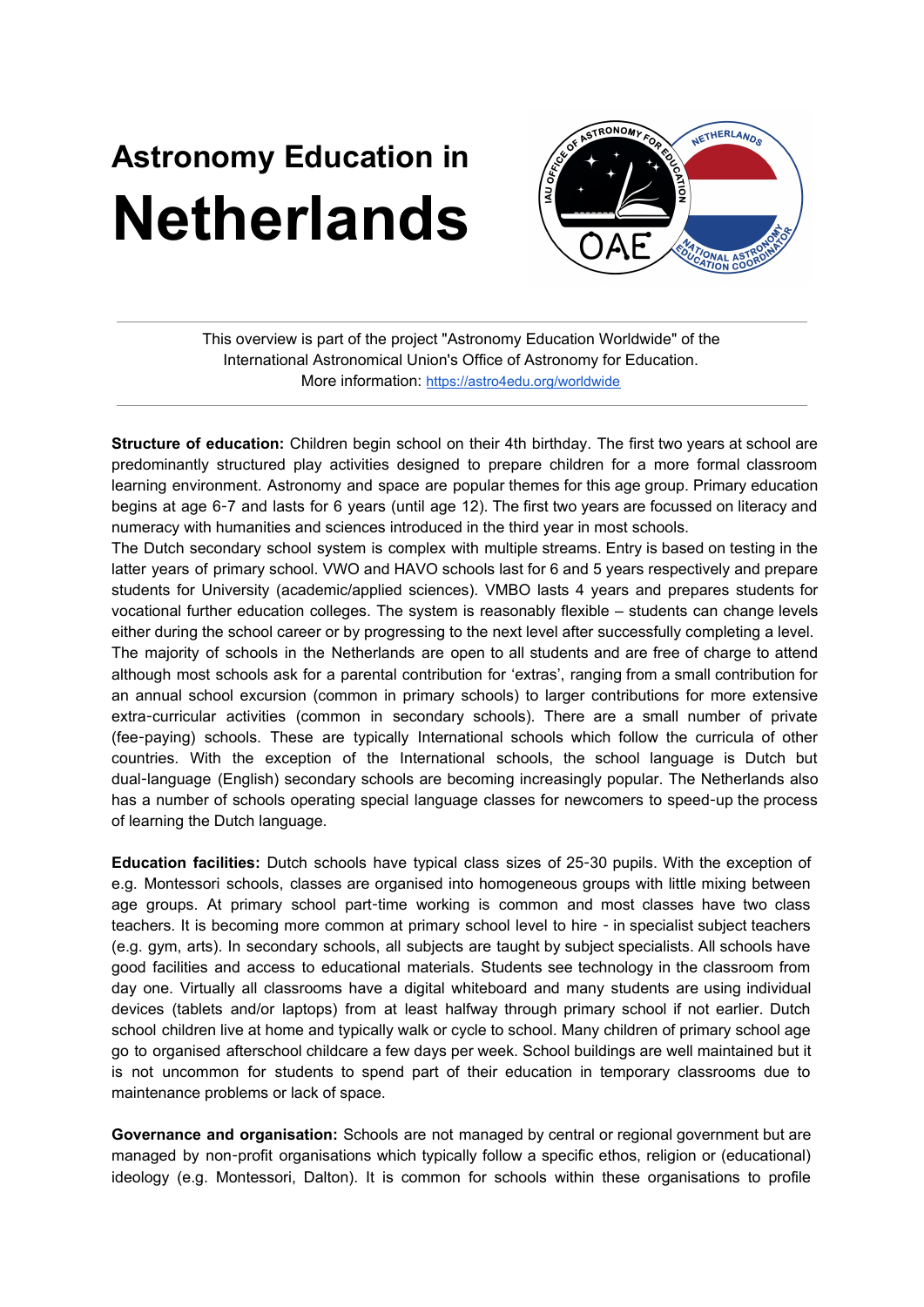themselves in a particular area of expertise beyond these standard profiles. At primary level, common profiles are programmes for gifted children, English lessons from age 4 and the use of the latest technology (robots, programming, 3D printers). At secondary school profiles range from International & bi-lingual education, sport, expression (art/music/drama) and science/technology.

There is no set curriculum in The Netherlands. Standardised 'learning goals' are set on a national level by the government at three key stages (end of primary, mid- and end of secondary) with varying levels of detail. These are currently under review and an update is expected soon. Whilst the government also gives suggested learning paths, the majority of schools choose to purchase comprehensive teaching methods (including fully developed lessons, teacher instructions, student workbooks and testing materials) for each subject from the many educational publishers. All students sit a variety of national exams throughout their school career.

**Teacher Training:** Primary school teachers typically follow a 4-year bachelor degree in education at a University of Applied Sciences. There are two main routes into secondary teaching (1st and 2nd grade). Second grade teachers follow a similar trajectory to primary school teachers with more subject-specific content in the training course and may teach up to the mid-level in secondary schools. First grade secondary teachers first complete a bachelor degree in their chosen subject area at an academic University and then obtain a Master's degree in education.

All three of these routes include significant in-the-class experience. In order to address the shortage of teachers in The Netherlands, the last few years has seen an increase in the popularity of the 'on-the-job' teacher training route, mostly at primary level. This route comprises working 2-3 days per week in the classroom and following a compacted teacher training course.

**Astronomy in the curriculum:** There are no specialised school courses in astronomy. At primary level, there are several learning goals related to astronomy within the 'nature and technology' and geography subject area covering the solar system and predominantly the sun-Earth-moon system (day & night, seasons, moon phases).

At secondary school astronomy falls under the physics programme with some Earth-related topics falling under physical geography. For the majority of students, the specific astronomy focus is on the solar system and movements of the celestial bodies. Links to astronomy are also made in more general physics topics such as forces (gravity) and the electromagnetic spectrum (including lenses). Astrophysics is reserved for the final two years of the 5-year HAVO and 6-year VWO programmes and the astrophysics content is included in the national exams. Physics is not a core subject beyond the first half of secondary school.

In addition to scientific subject knowledge, research and design skills, inquiry based learning and scientific thinking and reasoning are key skills which are being worked into the science curricula.

**Astronomy education outside the classroom:** The Netherlands hosts a number of organisations actively working on astronomy and space science projects for use in formal education settings.

The Netherlands Research School for Astronomy (NOVA), a collaboration between all Dutch Universities active in Astronomy, hosts the Dutch IAU-NAEC and IAU-NOC. NOVA runs a network of three mobile planetaria which visit around 200 schools (reaching  $\sim$ 30,000 students and  $\sim$ 1000 teachers) per year. NOVA has provided the astrophysics content in the latest edition of widely used secondary school physics textbooks and provides teacher training in astrophysics to secondary school science teachers. Astronomy news and public outreach activities are disseminated via the website [www.astronomie.nl](http://www.astronomie.nl/).

The UNAWE (www.unawe.org) and EU-Space Awareness (www.space-awareness.org/) projects are hosted by a NOVA University (Leiden). Leiden University also hosts the European Regional Office of the IAU-OAD.

The Education Office of the European Space Agency (ESA) is located in the Netherlands and, alongside European-wide projects, ESA also co-funds the Dutch European Space Education